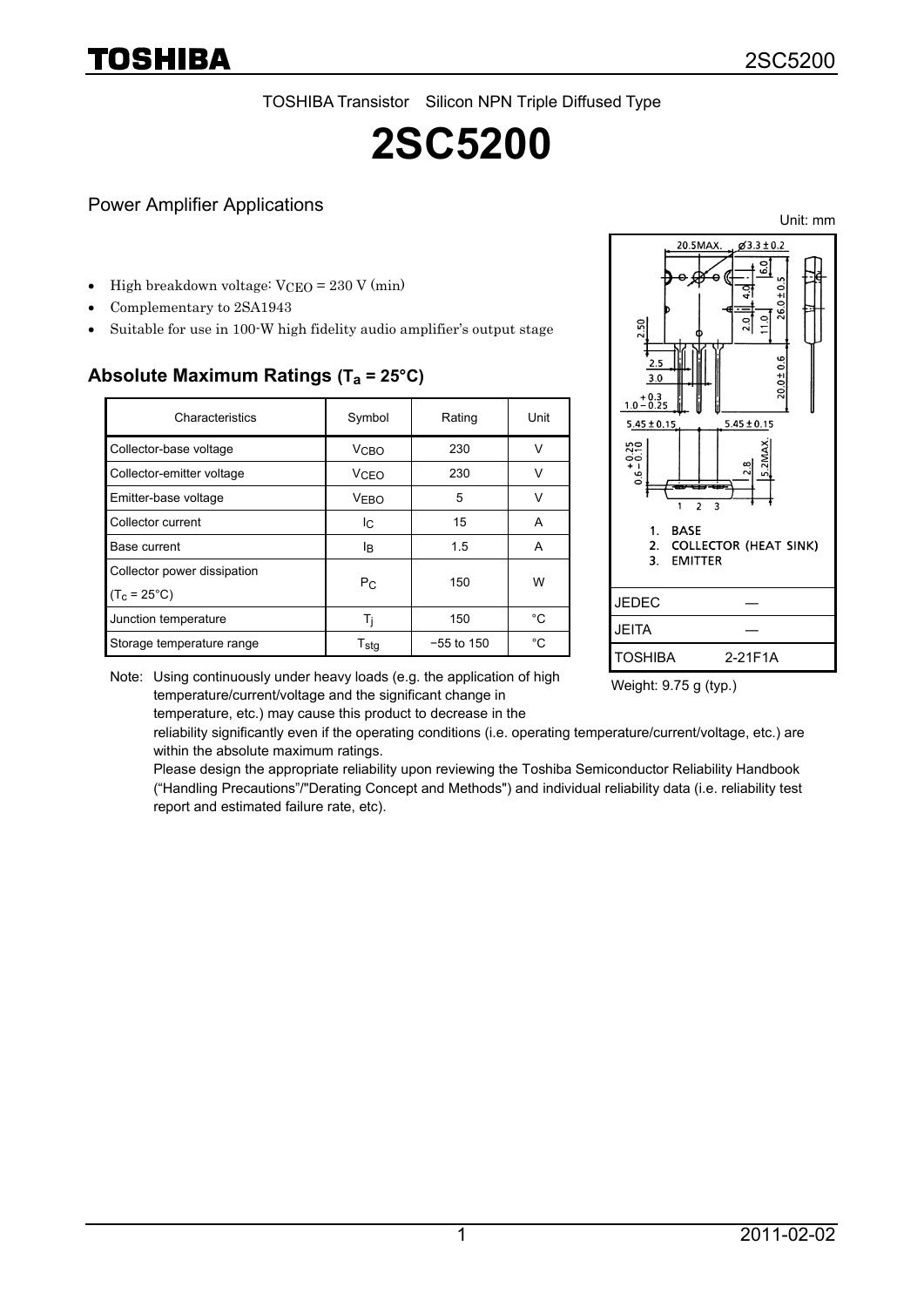**Electrical Characteristics (Ta = 25°C)**

| Characteristics                      | Symbol                | <b>Test Condition</b>                          | Min | Typ. | Max | Unit       |
|--------------------------------------|-----------------------|------------------------------------------------|-----|------|-----|------------|
| Collector cut-off current            | <b>ICBO</b>           | $V_{CR}$ = 230 V, $I_F$ = 0                    |     |      | 5.0 | μA         |
| <b>Emitter cut-off current</b>       | <b>LEBO</b>           | $V_{FR} = 5 V, I_C = 0$                        |     |      | 5.0 | μA         |
| Collector-emitter breakdown voltage  | $V$ (BR) CEO          | $I_C = 50$ mA, $I_R = 0$                       | 230 |      |     | V          |
| DC current gain                      | $h_{FE(1)}$<br>(Note) | $V_{CE} = 5 V, I_C = 1 A$                      | 55  |      | 160 |            |
|                                      | $h_{FE(2)}$           | $V_{CF} = 5 V, I_C = 7 A$                      | 35  | 60   |     |            |
| Collector-emitter saturation voltage | $VCE$ (sat)           | $I_C = 8$ A, $I_R = 0.8$ A                     |     | 0.4  | 3.0 | V          |
| Base-emitter voltage                 | V <sub>BE</sub>       | $V_{CF} = 5 V, I_C = 7 A$                      |     | 1.0  | 1.5 | V          |
| <b>Transition frequency</b>          | fτ                    | $V_{CF} = 5 V, I_C = 1 A$                      |     | 30   |     | <b>MHz</b> |
| Collector output capacitance         | $C_{ob}$              | $V_{CB}$ = 10 V, I <sub>F</sub> = 0, f = 1 MHz |     | 200  |     | pF         |

Note:  $h_{FE(1)}$  classification R: 55 to 110, O: 80 to 160

#### **Marking**



Note 2 : A line under a Lot No. identifies the indication of product Labels. [[G]]/RoHS COMPATIBLE or [[G]]/RoHS [[Pb]]

Please contact your TOSHIBA sales representative for details as to environmental matters such as the RoHS compatibility of Product.

The RoHS is the Directive 2002/95/EC of the European Parliament and of the Council of 27 January 2003 on the restriction of the use of certain hazardous substances in electrical and electronic equipment.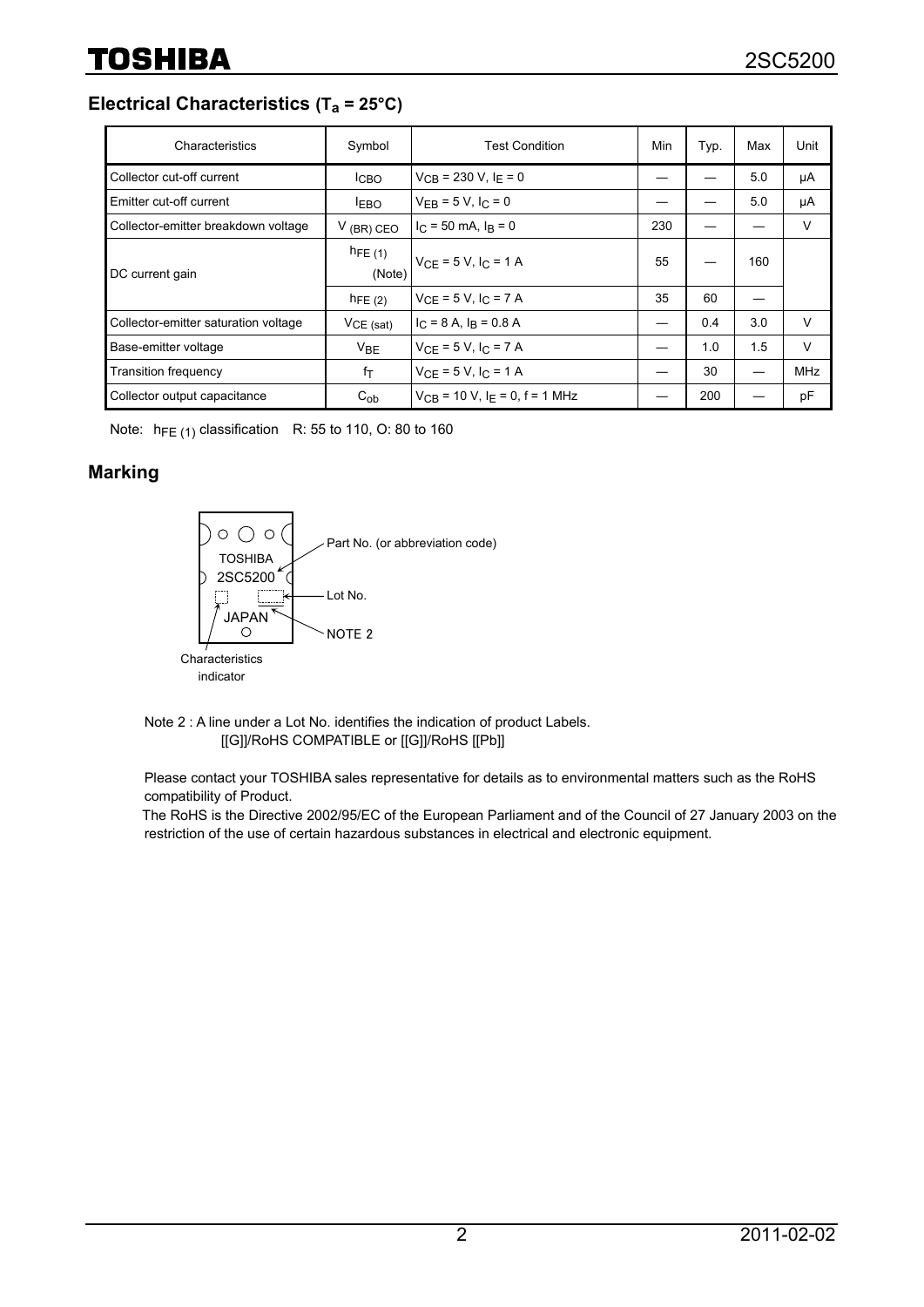# **TOSHIBA**